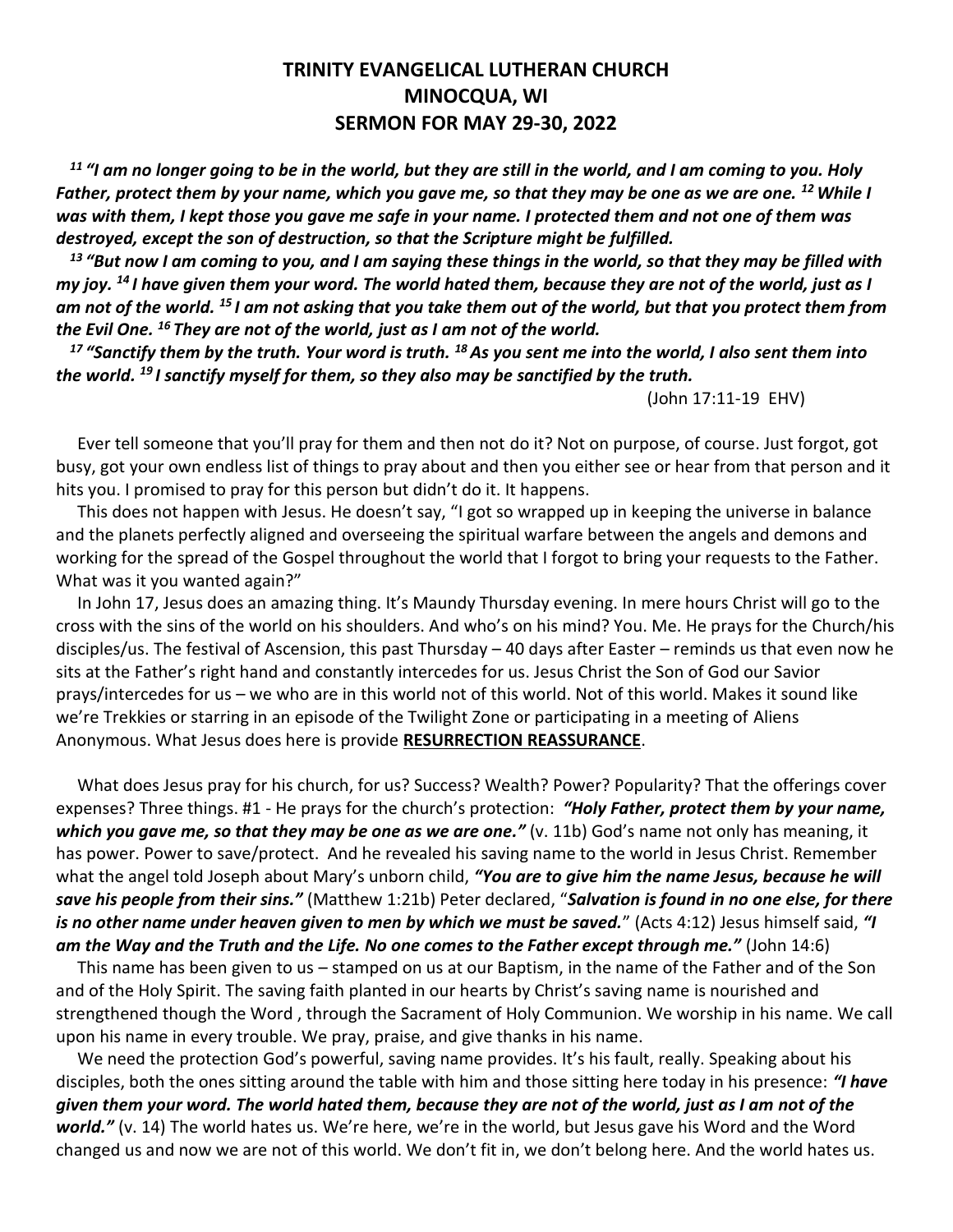You get that, don't you? You see it, feel it, know it. The world expresses this hatred in so many ways both obvious and subtle. Jesus adds, *"I am not asking that you take them out of the world, but that you protect them from the Evil One."* (v. 15) Satan gets special mention here. We need, and receive protection from him – the name of Jesus, the Word of Jesus, Jesus himself who says, *"While I was with them, I kept those you gave me safe in your name. I protected them."* (v. 12a) Who protects? Who keeps us safe? Jesus says, "I protected them…I kept them safe." And he does it by the power of his holy name.

 Secondly, Jesus prays that his people would have joy. Do you have joy? Not talking about happiness. Happiness is external, circumstantial. Happiness is smiley-face, my-favorite-team-won, I've-got-a-giftcard, theweekend-is-finally-here, I'm-going-to-the-beach giddiness. Which means happiness depends on circumstances and, it is momentary. Because my team may lose next time, and the giftcard will get spent and the weekend will come to an end. Joy, on the other hand – true joy - is something very different. Joy is internal, deep, longlasting, independent of circumstances.

 Maybe you're not happy because your job drains you, and the government takes advantage of you, and big corporations don't care about you, and your wife complains about you, or your husband ignores you, and your boss doesn't appreciate you, and terrorists want to kill you, and kids these days offend you. And if you hear all that and think, "You know what, that's true," then you've just identified why there's not as much joy in you. And it's not because of any of those other people. What's the common denominator? It's you/me, looking for joy in all the wrong places.

 Jesus didn't pray that you would be full of joy. He prayed that you would be full of his joy. In verse 13, he prayed that all believers would have *"so that they may be filled with my joy*. (v. 13b) The NIV says, *the full measure of my joy."* Was Jesus full of joy? He was and, guess what, his job drained him, his government took advantage of him, the big organizations of his day didn't appreciate him. He wasn't married, but his church complains about him and ignores him, and there are plenty of people who did and still today would like to kill him. His joy didn't come from what others did to him. It came from what he could do for them. *"The Son of Man did not come to be served, but to serve, and to give his life as a ransom for many."*

 His joy came from sweating drops of blood, and feeling the crack of a whip on his back, and sitting still while he was pierced with nails, and suffering hell so that our sins would be forgiven and we would have a prepared home in heaven. You can't control what a single other person does to you. But you can control what, by faith, you use your life to do. And because there will always be people who need you, Jesus prayed that you would find joy in serving them just as he found his greatest joy in serving you. Joy is internal, deep, long-lasting,

independent of circumstances – true joy is found in Jesus.

 Finally, Jesus prays that his people be sanctified, that we grow in faith. Why bother with this? I mean, we need so much protection, and joy is so hard to find and hold on to. We're not of this world, so we might as well not be in the world anymore. With all the dangers to body and soul, with enemies like our own sinful nature, a world that hates us, and the devil himself, why leave us here? Jesus says, *"I am not asking that you take them out of the world, but that you protect them."* (v. 15) For this purpose: *"As you sent me into the world, I also sent them into the world."* (v. 18) Jesus was about to complete his great commission from the Father, the plan to bring life out of death. He would then send this little rag tag band of disciples on a Great Commission to go into all the world and make more disciples by baptizing and teaching. He sends us to do the same. He sends us with divine protection and hearts filled with his joy. And he prays, *"Sanctify them by the truth. Your word is truth."* (v. 17)

 To sanctify means to set apart for sacred use. To consecrate, to make holy. You are a tool in the hands of the Master Craftsman. You and I – along with the entire invisible Church on earth/believers everywhere – are set apart for a purpose. To be salt and light. To be a royal priesthood, a chosen people, a holy nation. To tell of Jesus and his love and forgiveness. What sets you apart/sanctifies you/enables you to be sent into the world yet not be of the world? Not just truth, as you see it or as cable news sees it, or anyone else. The truth, the Word of God.